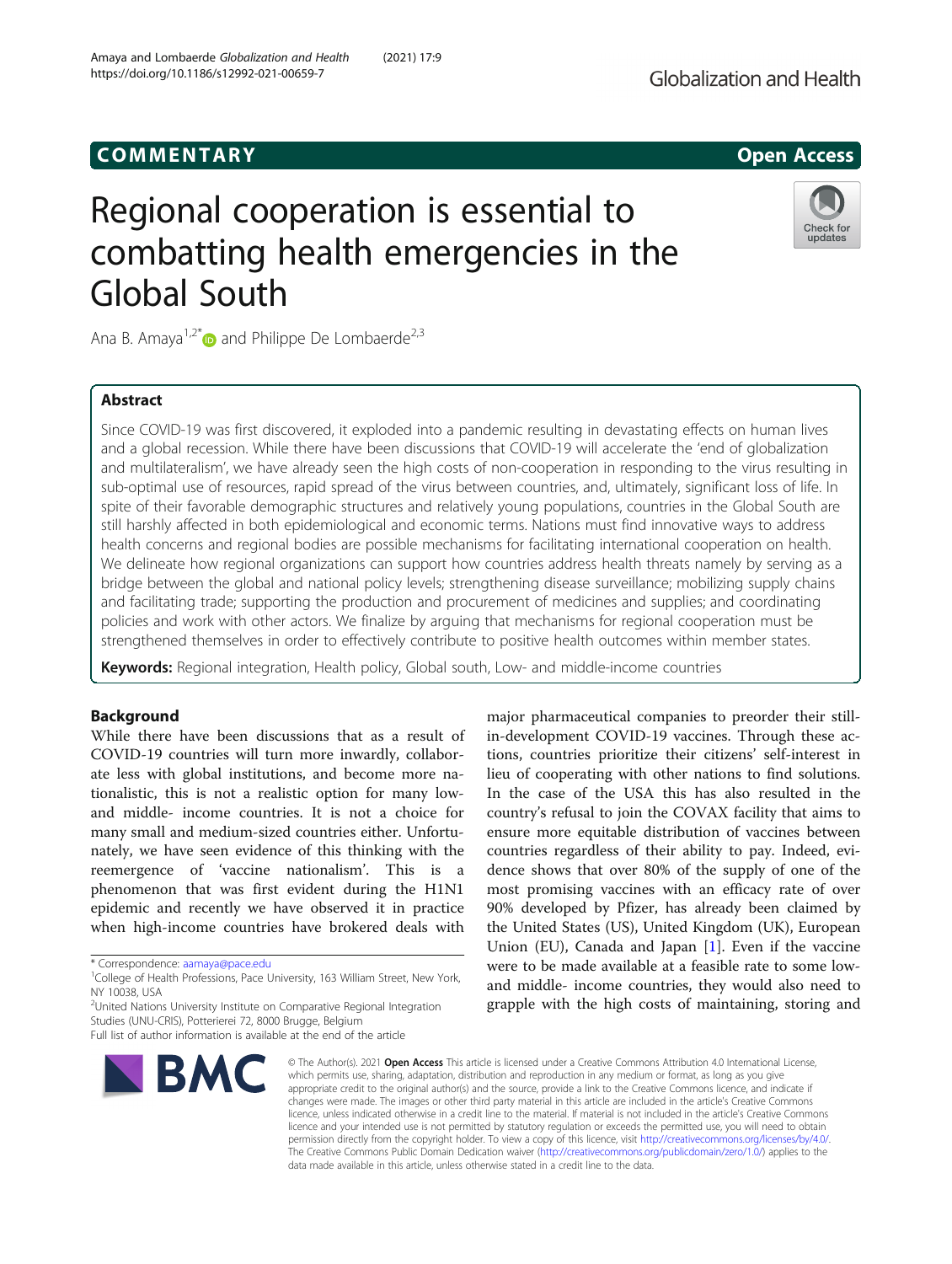transporting the vaccine, as well as deploying it among their citizens.

Amidst high numbers of cases in Latin America, Southeast Asia, India, and South Africa and evidence that COVID-19 has impacted countries in the Global South harshly in epidemiological and economic terms [[2\]](#page-4-0) and will continue to do so if there are resurgent waves of the disease, these countries must find innovative ways to address their national health concerns and regional cooperation is one of the mechanisms to do so.

Regional cooperation between neighboring countries refers to a wide variety of forms of collaboration, ranging from informal cooperation, setting up joint projects (e.g. to build common infrastructure), coordinating policies and regulatory frameworks, to shaping joint policies and institutions. If the latter is the case, we refer to regional organizations. Regional organizations can be supranational organizations (like in the case of the EU) or inter-governmental organizations, where countries do not surrender power to the wider organization, which is the most common form of cooperation (e.g. in the Association of Southeast Asian Nations -ASEAN-; Southern Common Market – Mercosur-, or the Southern African Development Community – SADC-). These organizations emerged from recognizing that neighboring countries share common characteristics, in many cases sharing similar histories and cultures; geographic features; and – especially - shared problems. These shared problems may comprise of governance challenges and/or geo-political and economic interests. However, as we will see later on, a particular regional institutional design or cooperation modality does not fully define the functions of an organization.

While the past decades have been characterized by an increased participation of regional organizations in the Global South on social issues, their effectiveness has been constrained by not only existing inequities in power and influence within its member states; but also inequities at the international level. As a result of this, other high-income nations or blocs (e.g. the EU) have been able to shape global health policy in more effective ways. In addition, regional organizations do not exist in a void and must contend with their commitments to other alliances (given that countries frequently belong to different groupings or blocs); prevailing tensions within countries between protecting national interests versus building shared goals for social issues, such as health; as well as the local politics of its members. Indeed, in the case of the now defunct Union of South American Nations (UNASUR), its country support disintegrated as soon as there were political shifts in the region. Paradoxically before UNASUR experienced its decline, it was known for its relatively effective regional cooperation

in health policy. Furthermore, similar to other international institutions, inter-governmental regional organizations serve the member states and not vice versa, meaning these institutions have little to no power to hold member states accountable to their commitments and most policymaking occurs through consensus, severely hampering explicit actions on health.

Importantly, it would be simplistic to suggest that we can identify clear links between the level of institutionalization of a regional organization and the importance or effectiveness of regional health policies. For instance in the case of the EU, which is a heavily institutionalized regional organization, primary responsibilities regarding health policies still lie with the member states. This may in part explain the perceived lack of a united EU response to the COVID-19 crisis. In addition, complementary European health policies have only gradually been introduced by integrating them in the context of the regulation of the internal market. In the case of the UNASUR, it has been argued that the relative success of their involvement in health was not so much the result of creating heavy institutions or producing regional health rules, but rather stemmed from creating light sector-specific mechanisms capable of reducing transaction costs, promoting information sharing and serving as catalysts for the diffusion of best practices and cross-country cooperation [\[3](#page-4-0)].

Ultimately, the question is whether regional organizations, or regional arrangements more generally, can be effective when faced with cross-border policy challenges such as COVID-19.

## How can regional organizations support their member states during health emergencies?

We know that regional cooperation works in health emergencies. An outbreak of another novel virus in 2002, Severe Acute Respiratory Syndrome (SARS), not only led to revised International Health Regulations, but it also showed how regional cooperation in health can work in modern times to address emergency situations. Following an understanding that countries could not control SARS on their own, ASEAN convened a meeting at the time to develop practical advice to support countries' responses as well as strict measures to contain the spread throughout the continent  $[4]$  $[4]$ . ASEAN's response was lauded by the World Health Organization (WHO) as an example of effective international cooperation against a common enemy, contributing to the minimal spread of the disease around the world [[5\]](#page-4-0).

Despite the lack of research on the topic, what is clear is that in practice the current COVID-19 situation demonstrates the cost of non-cooperation. We have seen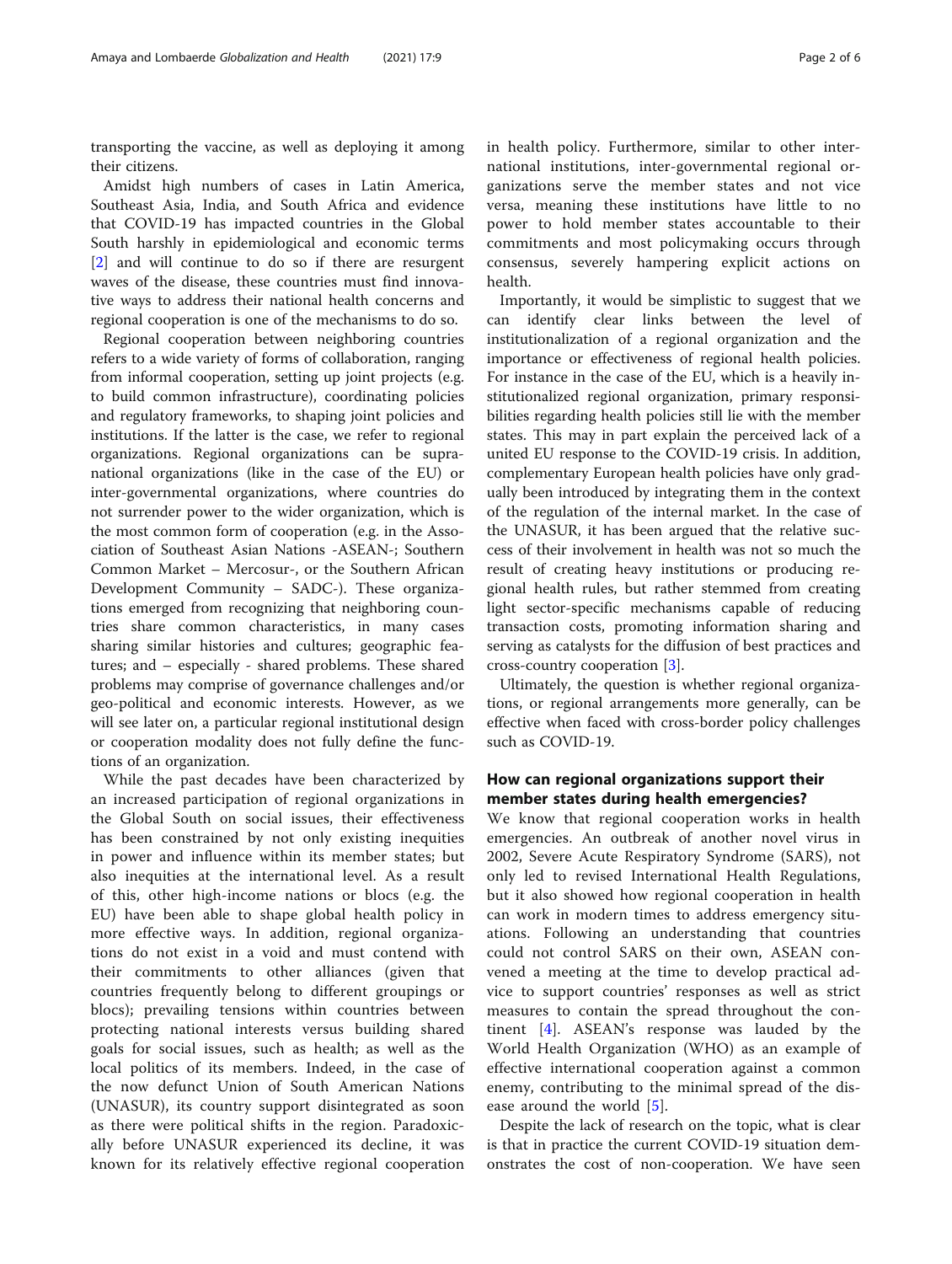uncoordinated quarantine measures; lockdown measures and border closures (leading to congestions in certain border cities); unorganized repatriation of foreign nationals from several countries; uncoordinated measures to control and facilitate the trade of medical supplies; among other issues. The lack of coordination in all these cases has led to either unnecessarily spreading the virus to neighboring countries and/or a sub-optimal use of medical supplies and infrastructure.

We argue that regional cooperation, in general, and regional organizations, in particular, can support countries in the current crisis as well as help minimize the risks related to subsequent waves of COVID-19. This is even more critical in the case of countries in the Global South which do not have the same resources, not only in terms of hospital capacity, testing supplies, and the number and distribution of health care workers; but also in terms of economic sustainability compared with the Global North.

## Areas for regional cooperation to respond to the COVID-19 crisis

As already discussed, it is not possible to put all regional organizations in one box; we know they vary in composition, institutionalization and approach to health [\[6](#page-4-0)]. However, opportunities exist for collaboration either as formalized institutions or ad hoc ones created to address the pandemic. Below we describe some examples of areas where regional groupings can act to address COVID-19 or other health emergencies.

### Serving as a bridge between the global and national level

In our research we have found how regional organizations can serve dual roles while acting as intermediaries between the global and national levels. These bodies can help their member states in a vertical manner, for instance by translating agreements and guidelines from the global level (e.g. the Sustainable Development Goals) to national policies and targets appropriate to their specific settings and mobilizing resources to reach these goals; as well as horizontally with the countries by providing data and support to address cross-border policy challenges and supporting evidence-based coordination of these goals [\[7](#page-4-0)]. At the same time, regional organizations can coordinate their responses with the WHO regional offices (such as the Pan American Health Organization [PAHO], South-East Asia Region [SEARO], and Regional Office for Africa [AFRO]) following their technical guidance, as well as supporting epidemiological surveillance and case identification by encouraging data sharing across countries. For example, as we will discuss later, following a proposal by Costa Rica, PAHO worked with its member states to share knowledge and access to COVID-19 therapeutics and vaccines through the

COVID-19 Technology Access Pool (C-TAP) initiative. Regional bodies have also historically collaborated with WHO regional offices, following their technical guidelines and developing action plans based on their input. However, the differences between both types of institutions are clear. Whereas WHO regional offices are usually agencies based on continental groupings (at least in the cases of PAHO and AFRO), regional organizations involved in health are guided by the unique needs of their member states with specific health concerns and are likely to take more normative positions for health. WHO regional offices are unable to do so given their composition and mandate. For instance, UNASUR clearly took the charge to advance the ideal of health as a human right in international discussions and forums, which is something that PAHO could not do as forcefully. This means regional organizations can be more courageous in proposing systemic change on how health issues are addressed since they are not constrained by a mandate as technical agencies that are apolitical and as we know, as much as we try to avoid it, health policies and decision-making are innately political. Due to this, groupings of countries guided by regional organizations, for example, can take stronger stances to guide the work of WHO regional offices if they have enough convening power to do so, thus tipping the scales within an international organization. We have seen increasing signs of this in the case of the WHO, which has traditionally been constrained by the budgetary support of high-income countries, with several African countries recently calling for a redistribution in how the WHO budget is allocated between the WHO headquarters' office and regional agencies.

Regional bodies can also advocate for their member states by developing joint positions in international forums such as the World Health Assembly to obtain support for their policy goals and negotiate with other nations or blocs on key issues that impact low- and middle- income countries. Given the importance of a vaccine to address COVID-19, the COVAX facility, a mechanism to pool the procurement and distribution of vaccines, has been a welcome partnership among several countries. However, this initiative has been criticized for issues such as lack of transparency on the vaccine strategy, price and possible risks. Moreover, questions still remain on whether pharmaceutical companies can be held liable under this agreement over possible deaths or side effects [\[8](#page-4-0)]. Ultimately, initiatives such as these should avoid reproducing past mistakes in inequitable decision-making that have persisted over time in global policy, by giving a voice to low- and middle- income countries participating in the scheme. Regional organizations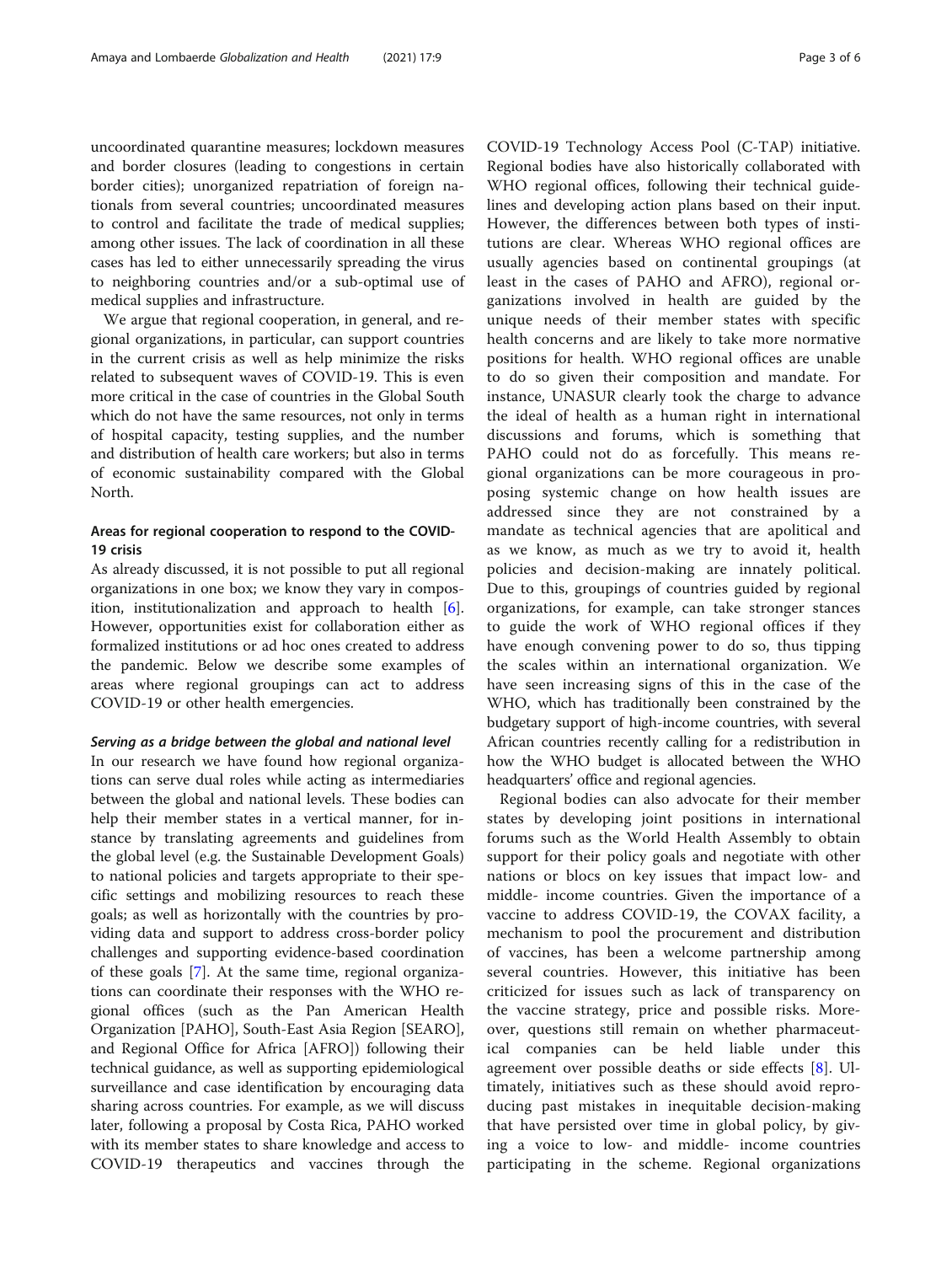have the potential to bring out these concerns and negotiate on the basis of strength in numbers with powerful pharmaceutical companies.

## Facilitating cross-border mobilization of goods

The COVID-19 pandemic demonstrated how illprepared countries were on many levels but perhaps most visible was the lack of supplies in clinical settings, in terms of ventilators but also swabs and testing kits, among other supplies. This was compounded in many cases by closures of borders between countries, which left many citizens stranded in neighboring countries and limited trade between areas. Apart from 'constitutionalizing' intra-regional free trade by means of free trade areas, customs unions or common markets, regional organizations can play an important role in supporting the mobilization of supply chains and facilitating the transportation of critical medical supplies by implementing inter-state agreements. For example, early on in the pandemic, SADC adopted guidelines to facilitate the movement of essential goods across borders while limiting the spread of the disease [\[9](#page-4-0)]. Regional groupings should consider similar actions in future health emergencies, as well as working together to coordinate border closures and quarantine measures if necessary.

Even if it might not be realistic or even desirable to regionally centralize or pool strategic medical supplies, regional management mechanisms might make a lot of sense so that a temporary overcapacity in one member state can be matched with lower capacity in another member state. Likewise, even in conditions of lockdown, mutual and regulated cross-border access to hospital capacity in neighboring border cities might save lives. This was illustrated by Germany, Austria and Luxembourg accepting COVID-19 patients from Italy, France and The Netherlands during the first wave of COVID-19 [[10\]](#page-4-0).

## Pooling resources for the production and procurement of medicines and supplies

Based on past experience, countries like India and Brazil have demonstrated ability to produce therapeutics or vaccines for COVID-19; however, a large number of countries in the Global South do not have the technology, patents or facilities to produce medications and supplies such as masks. India and South Africa submitted a joint proposal for the Trade-Related Aspects of Intellectual Property Rights (TRIPS) Council to recommend the World Trade Organization grant a waiver from some obligations under the TRIPS agreement to avoid barriers to scaling up health technologies to respond to the COVID-19 pandemic, highlighting the need for rapid access to affordable medical products, personal protective equipment as well as medicines and vaccines. Given its

significance, these proposals were supported by several other WTO members from the Global South but opposed by some high-income countries [\[11\]](#page-4-0). While this proposal has been supported by several intergovernmental and non-governmental organizations, including the African Union  $(AU)$   $[12]$  $[12]$  $[12]$ ; regional organizations from the Global South still haven't fully exploited their convening power in these forums nor do they have the same experience and capacity to negotiate these agreements compared to the EU and other high-income countries. While significant efforts were made by institutions such as UNASUR and SADC to strengthen the training of their diplomats in health issues, this is an ongoing process that requires more investment and attention.

At the same time, regional organizations can facilitate the joint procurement of essential medicines, medical supplies and other equipment through pooled purchasing. This not only ensures a lower price through bulk purchasing but also equalizes the negotiating power of countries, especially lower-income countries, whom otherwise would not be competitive. Mercosur started experimenting with this in 2015 in collaboration with the PAHO Strategic Fund in order to jointly procure high-cost medicines, initially to treat hepatitis C and HIV/AIDS, resulting in cost savings of around US\$20 million [[13\]](#page-4-0).

Several regional efforts have already emerged to respond to COVID-19. Following an initiative by Costa Rica, PAHO proposed a technology platform named (C-TAP) to facilitate the equitable sharing of knowledge, data and intellectual property on COVID-19, as well as access to effective vaccines, medicines and other health products [\[14\]](#page-4-0). In addition, several regional grouping such as Mercosur and the South Asian Association for Regional Cooperation (SAARC) have also approved emergency funds to support their member states during the COVID-19 crisis [\[15](#page-4-0)].

## Coordinating actions with donors and external partners

Low and middle countries already face capacity constraints to address their own domestic issues. While external support is welcome, it frequently has unintended consequences and costs related to communicating and reporting to different donors with various requirements (what is commonly referred to as transaction costs), leading to negative effects on already limited country capacities. Regional organizations can coordinate the work of donors and partners to support countries. For example, the (AU) coordinated the donation of medical supplies from the Jack Ma Foundation to its member states consisting of surgical supplies, ventilators, protective clothing, etc. [\[16](#page-5-0)]. Countries can also begin to set the basis for their recovery by generating mechanisms to reduce the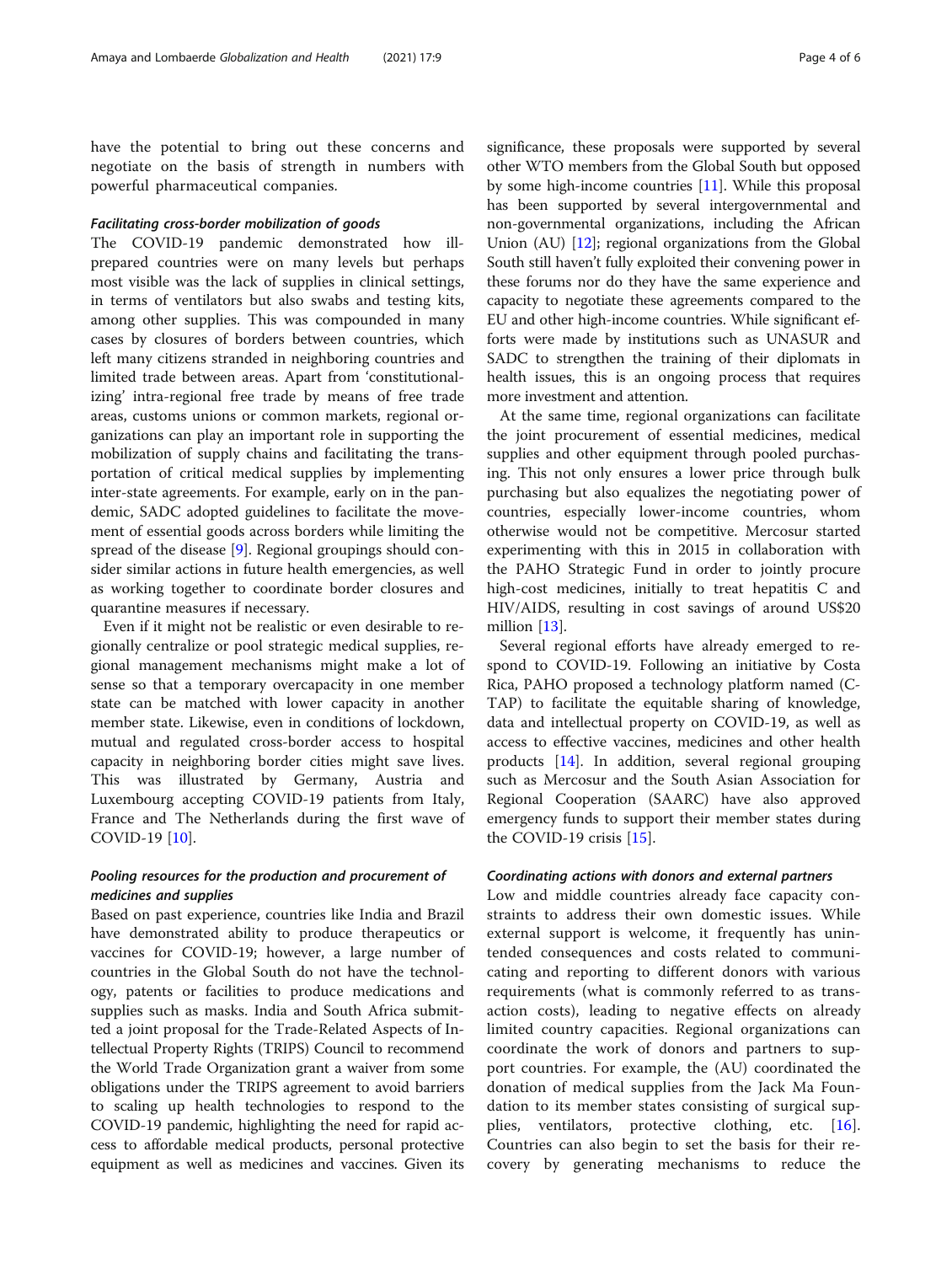<span id="page-4-0"></span>economic and social effects of the pandemic by jointly negotiating debt forgiveness from multi-lateral banks and partnering with donors for regional growth, for example. They can also support countries mobilize resources for other existing health initiatives or concurrent health emergencies, such as maternal and child health programs or outbreaks of diseases such as Ebola or Dengue fever, which may otherwise experience a shortfall in funding due to the focus on COVID-19.

#### Conclusion

Regional organizations vary from relatively light intergovernmental coordination mechanisms to comparably heavy supranational institutions. Independent of their particular institutional characteristics, they have the potential to play a role in addressing health emergencies especially with respect to coordinating mobility measures for citizens, protecting cross-border flows of medical and food supplies, jointly procuring medicines and strategically managing resources, among other actions.

It is clear that countries within each region have particular needs and resources, as well as different degrees of vulnerability to epidemics and thus must deal with their own complexities that require local and specific solutions. While regional cooperation is not the silver bullet that will solve the problems caused by COVID-19, it can be part of the solution particularly in the Global South. For this to happen, mechanisms for cooperation must be strengthened themselves. In some cases, this will require managing the short-term self-interests of countries and encouraging binding resolutions to avoid inaction. It will also require political pragmatism and solutions adapted to specific regional contexts. The COVID-19 crisis has already shown us what the costs of non-cooperation are, now it is time to leverage existing structures to control the current pandemic and – even more importantly - to better prepare for the next one.

#### Acknowledgements

We are grateful to the anonymous reviewers for their helpful comments that improved the manuscript.

#### Authors' contributions

ABA conceived the commentary and drafted the outline. Both ABA and PDL wrote the commentary and approved the final manuscript.

#### Funding

The authors were not funded to write this commentary.

## Availability of data and materials

Not applicable.

Ethics approval and consent to participate Not applicable.

## Consent for publication

Not applicable.

#### Competing interests

The authors declare that they have no competing interests.

#### Author details

<sup>1</sup>College of Health Professions, Pace University, 163 William Street, New York NY 10038, USA. <sup>2</sup>United Nations University Institute on Comparative Regional Integration Studies (UNU-CRIS), Potterierei 72, 8000 Brugge, Belgium. 3 NEOMA Business School, 1 Rue du Maréchal Juin, 76130 Mont-Saint-Aignan, Rouen, France.

### Received: 29 June 2020 Accepted: 1 January 2021 Published online: 09 January 2021

#### References

- 1. Doucleff M. Why poorer countries aren't likely to get the Pfizer vaccine any time soon: National Public Radio; 2020. [https://www.npr.org/sections/](https://www.npr.org/sections/goatsandsoda/2020/11/11/933942711/why-poorer-countries-arent-likely-to-get-the-pfizer-vaccine-any-time-soon) [goatsandsoda/2020/11/11/933942711/why-poorer-countries-arent-likely-to](https://www.npr.org/sections/goatsandsoda/2020/11/11/933942711/why-poorer-countries-arent-likely-to-get-the-pfizer-vaccine-any-time-soon)[get-the-pfizer-vaccine-any-time-soon.](https://www.npr.org/sections/goatsandsoda/2020/11/11/933942711/why-poorer-countries-arent-likely-to-get-the-pfizer-vaccine-any-time-soon)
- 2. Walker PGT, Whittaker C, Watson OJ, Baguelin M, Winskill P, Hamlet A, et al. The impact of COVID-19 and strategies for mitigation and suppression in low- and middle-income countries. Science. 2020. [https://doi.org/10.1126/](https://doi.org/10.1126/science.abc0035) [science.abc0035.](https://doi.org/10.1126/science.abc0035)
- 3. Agostinis G. Regional intergovernmental organizations as catalysts for transnational policy diffusion: the case of UNASUR health. J Common Mark Stud. 2019;57(5):1111–29.
- 4. Curley M, Thomas N. Human security and public health in Southeast Asia: the SARS outbreak. Aust J Int Aff. 2010;58:17–32.
- 5. World Health Organization. WHO welcomes ASEAN unity against SARS: Media Center. World Health Organization; 2003. [https://www.who.int/](https://www.who.int/mediacentre/news/releases/2003/pr34/en/) [mediacentre/news/releases/2003/pr34/en/.](https://www.who.int/mediacentre/news/releases/2003/pr34/en/) Accessed 22 June 2020.
- 6. Amaya AB, Rollet V, Kingah S. What's in a word? The framing of health at the regional level: ASEAN, EU, SADC and UNASUR. Global Social Policy. 2015;15:229–60.
- 7. Amaya AB, Kingah S, De Lombaerde P. The role of regional health diplomacy on data sharing: the SADC and UNASUR cases. Regions Cohesion. 2019;9:93–132.
- 8. Cheng M, Hinnant L. Push to bring coronavirus vaccines to the poor faces trouble: Associated Press; 2020. [https://apnews.com/article/virus-outbreak](https://apnews.com/article/virus-outbreak-public-health-archive-united-nations-6656cba6143eb097da3dc7c8b360bfa4)[public-health-archive-united-nations-6656cba6143eb097da3dc7c8b360bfa4.](https://apnews.com/article/virus-outbreak-public-health-archive-united-nations-6656cba6143eb097da3dc7c8b360bfa4)
- 9. Southern African Development Community. SADC regional response to COVID-19 pandemic: Southern African Development Community; 2020. [https://www.sadc.int/files/9115/8697/9635/SADC\\_regional\\_response\\_to\\_](https://www.sadc.int/files/9115/8697/9635/SADC_regional_response_to_COVID-19.pdf) [COVID-19.pdf.](https://www.sadc.int/files/9115/8697/9635/SADC_regional_response_to_COVID-19.pdf) Accessed 15 June 2020.
- 10. European Commission. Coronavirus: European solidarity in action: Coronavirus Response. European Commission; 2020. [https://ec.europa.eu/](https://ec.europa.eu/info/live-work-travel-eu/health/coronavirus-response/coronavirus-european-solidarity-action_en) [info/live-work-travel-eu/health/coronavirus-response/coronavirus-european](https://ec.europa.eu/info/live-work-travel-eu/health/coronavirus-response/coronavirus-european-solidarity-action_en)[solidarity-action\\_en](https://ec.europa.eu/info/live-work-travel-eu/health/coronavirus-response/coronavirus-european-solidarity-action_en). Accessed 20 June 2020.
- 11. South News. WTO TRIPS council discusses major proposals from developing and least developed countries for waiving certain TRIPS obligations and extension of transition period for LDCS: South Centre; 2020. [https://us5.](https://us5.campaign-archive.com/?u=fa9cf38799136b5660f367ba6&id=a9b27dc5a8) [campaign-archive.com/?u=fa9cf38799136b5660f367ba6&id=a9b27dc5a8.](https://us5.campaign-archive.com/?u=fa9cf38799136b5660f367ba6&id=a9b27dc5a8)
- 12. MSF. African union says urgent need to address patents and technology barriers for access to future COVID-19 vaccines: Relief Web; 2020. [https://](https://reliefweb.int/report/world/african-union-says-urgent-need-address-patents-and-technology-barriers-access-future) [reliefweb.int/report/world/african-union-says-urgent-need-address-patents](https://reliefweb.int/report/world/african-union-says-urgent-need-address-patents-and-technology-barriers-access-future)[and-technology-barriers-access-future.](https://reliefweb.int/report/world/african-union-says-urgent-need-address-patents-and-technology-barriers-access-future)
- 13. Pan American Health Organization. MERCOSUR countries create a negotiating mechanism to procure high-cost medicines, with PAHO support: Media Center. Pan American Health Organization; 2015. [https://](https://www.paho.org/hq/index.php?option=com_content&view=article&id=11441:2015-mercosur-estados-asociados-concretaron-mecanismo-de-compra-de-medicamentos-de-alto-costo-con-apoyo-ops&Itemid=1926&lang=en) [www.paho.org/hq/index.php?option=com\\_content&view=article&id=](https://www.paho.org/hq/index.php?option=com_content&view=article&id=11441:2015-mercosur-estados-asociados-concretaron-mecanismo-de-compra-de-medicamentos-de-alto-costo-con-apoyo-ops&Itemid=1926&lang=en) [11441:2015-mercosur-estados-asociados-concretaron-mecanismo-de](https://www.paho.org/hq/index.php?option=com_content&view=article&id=11441:2015-mercosur-estados-asociados-concretaron-mecanismo-de-compra-de-medicamentos-de-alto-costo-con-apoyo-ops&Itemid=1926&lang=en)[compra-de-medicamentos-de-alto-costo-con-apoyo-ops&Itemid=1926](https://www.paho.org/hq/index.php?option=com_content&view=article&id=11441:2015-mercosur-estados-asociados-concretaron-mecanismo-de-compra-de-medicamentos-de-alto-costo-con-apoyo-ops&Itemid=1926&lang=en) [&lang=en](https://www.paho.org/hq/index.php?option=com_content&view=article&id=11441:2015-mercosur-estados-asociados-concretaron-mecanismo-de-compra-de-medicamentos-de-alto-costo-con-apoyo-ops&Itemid=1926&lang=en). Accessed 15 June 2020.
- 14. Pan American Health Organization. Timeline of WHO's response to COVID-19: Pan American Health Organization; 2020. [https://www.paho.org/en/](https://www.paho.org/en/news/2-7-2020-timeline-whos-response-covid-19-0) [news/2-7-2020-timeline-whos-response-covid-19-0.](https://www.paho.org/en/news/2-7-2020-timeline-whos-response-covid-19-0)
- 15. South Asian Association for Regional Cooperation. The leaders of the member states of the south Asian Association for Regional Cooperation (SAARC) held a video conference on 15 march 2020 to discuss measures to contain the spread of COVID-19 in the region. In: News. South Asian Association for Regional Cooperation; 2020. [http://saarc-sec.org/news/](http://saarc-sec.org/news/detail_front/pres-release-the-leaders-of-the-member-states-of-the-south-asian-association-for-regional-cooperation-saarc-held-a-video-conference-on-15-march-2020-to-discuss-measures-to-contain-the-spread-of-covid-19-in-the-region) [detail\\_front/pres-release-the-leaders-of-the-member-states-of-the-south-](http://saarc-sec.org/news/detail_front/pres-release-the-leaders-of-the-member-states-of-the-south-asian-association-for-regional-cooperation-saarc-held-a-video-conference-on-15-march-2020-to-discuss-measures-to-contain-the-spread-of-covid-19-in-the-region)